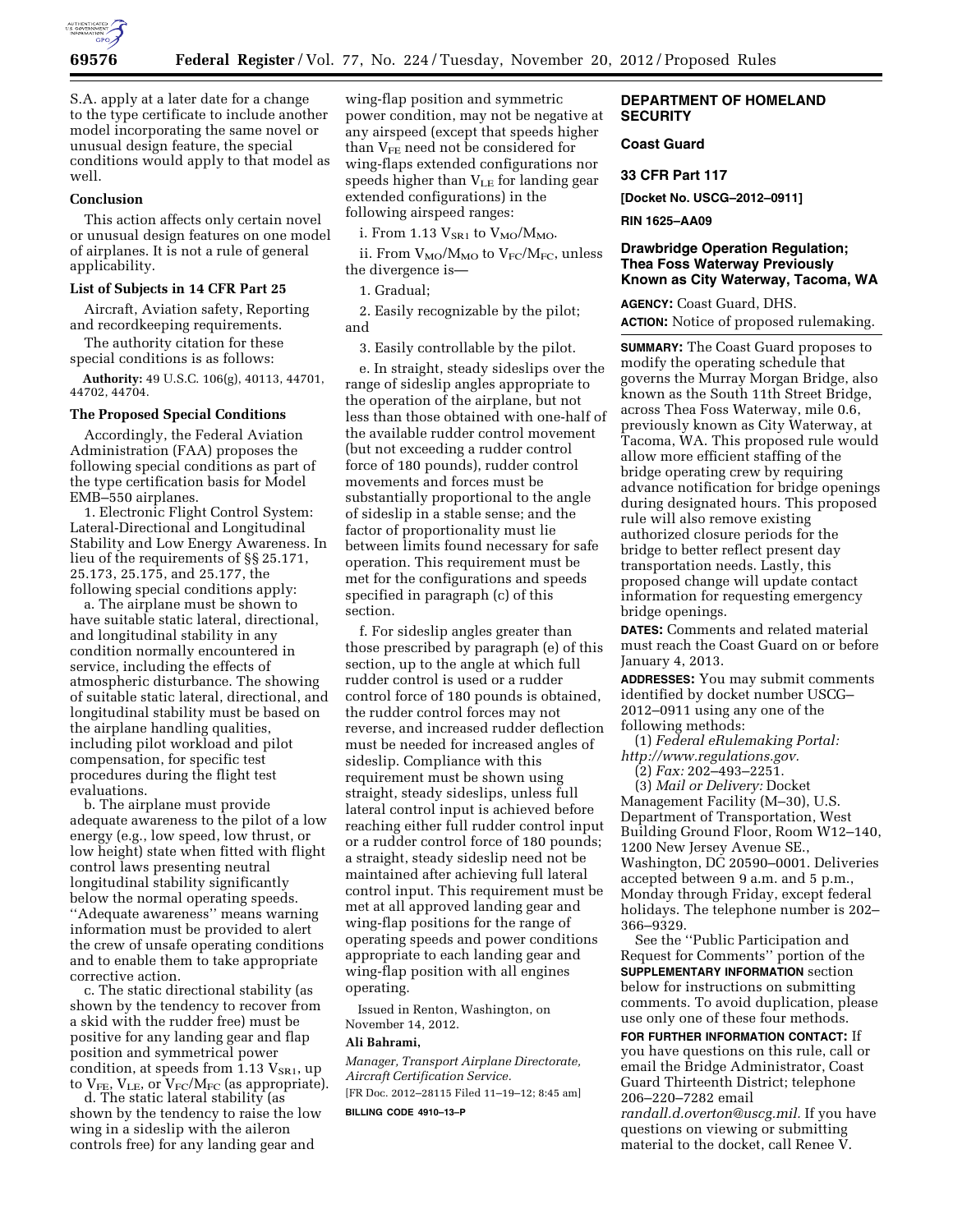Wright, Program Manager, Docket Operations, telephone 202–366–9826. **SUPPLEMENTARY INFORMATION:** 

#### **Table of Acronyms**

CFR Code of Federal Regulations DHS Department of Homeland Security FR **Federal Register**  NPRM Notice of Proposed Rulemaking § Section Symbol U.S.C. United States Code

### **A. Public Participation and Request for Comments**

We encourage you to participate in this rulemaking by submitting comments and related materials. All comments received will be posted, without change to *[http://](http://www.regulations.gov) [www.regulations.gov](http://www.regulations.gov)* and will include any personal information you have provided.

#### *1. Submitting Comments*

If you submit a comment, please include the docket number for this rulemaking (USCG–2012–0911), indicate the specific section of this document to which each comment applies, and provide a reason for each suggestion or recommendation. You may submit your comments and material online (*[http://](http://www.regulations.gov)  [www.regulations.gov](http://www.regulations.gov)*), or by fax, mail or hand delivery, but please use only one of these means. If you submit a comment online via *[http://](http://www.regulations.gov) [www.regulations.gov,](http://www.regulations.gov)* it will be considered received by the Coast Guard when you successfully transmit the comment. If you fax, hand deliver, or mail your comment, it will be considered as having been received by the Coast Guard when it is received at the Docket Management Facility. We recommend that you include your name and a mailing address, an email address, or a phone number in the body of your document so that we can contact you if we have questions regarding your submission.

To submit your comment online, go to *<http://www.regulations.gov>*, click on the ''submit a comment'' box, which will then become highlighted in blue. In the ''Document Type'' drop down menu select ''Proposed Rules'' and insert ''USCG–2012–0911'' in the ''Keyword'' box. Click ''Search'' then click on the balloon shape in the ''Actions'' column. If you submit your comments by mail or hand delivery, submit them in an unbound format, no larger than  $8\frac{1}{2}$  by 11 inches, suitable for copying and electronic filing. If you submit them by mail and would like to know that they reached the Facility, please enclose a stamped, self-addressed postcard or envelope. We will consider all

comments and material received during the comment period and may change the rule based on your comments.

### *2. Viewing Comments and Documents*

To view comments, as well as documents mentioned in this preamble as being available in the docket, go to *<http://www.regulations.gov>*, click on the ''read comments'' box, which will then become highlighted in blue. In the ''Keyword'' box insert ''USCG–2012– 0911'' and click ''Search.'' Click the ''Open Docket Folder'' in the ''Actions'' column. You may also visit the Docket Management Facility in Room W12–140 on the ground floor of the Department of Transportation West Building, 1200 New Jersey Avenue SE., Washington, DC 20590, between 9 a.m. and 5 p.m., Monday through Friday, except Federal holidays. We have an agreement with the Department of Transportation to use the Docket Management Facility.

#### *3. Privacy Act*

Anyone can search the electronic form of comments received into any of our dockets by the name of the individual submitting the comment (or signing the comment, if submitted on behalf of an association, business, labor union, etc.). You may review a Privacy Act notice regarding our public dockets in the January 17, 2008, issue of the **Federal Register** (73 FR 3316).

#### *4. Public Meeting*

We do not now plan to hold a public meeting. But you may submit a request for one on or before December 20, 2012, using one of the four methods specified under **ADDRESSES.** Please explain why one would be beneficial. If we determine that a public meeting would aid this rulemaking, we will hold one at a time and place announced by a later notice in the **Federal Register**.

#### **B. Regulatory History and Information**

Presently the bridge operates under 33 CFR 117.1061 which requires a two hour notice for an opening and allows the bridge to not open during morning and afternoon rush hours. This proposed rule will eliminate the authorized closure during the morning and afternoon rush hour and it will add an additional advance notification for bridge openings between 10 p.m. and 8 a.m. Waterway users and Marine Facilities in the vicinity of the bridge have received direct email correspondence to inform them of the proposed rule. Additionally the Coast Guard has issued a temporary deviation to test the proposed rule and to gather comments or concerns about the proposed rule. The temporary test

deviation may be found online at *[http://](http://www.regulations.gov)  [www.regulations.gov](http://www.regulations.gov)*, under docket number USCG–2012–0911.

# **C. Basis and Purpose**

The Coast Guard, at the request of the City of Tacoma, proposes to change the regulation which governs the operating schedule of the Murray Morgan Bridge. This proposed change will allow the City of Tacoma to staff the bridge operating crew more efficiently and will better accommodate present day transportation needs. This proposed change will also update contact information needed to request emergency openings of the bridge.

# **D. Discussion of Proposed Rule**

Three amendments to the existing operating regulation are being proposed for the Murray Morgan Bridge. The first proposed amendment would require that for bridge openings between 10 p.m. and 8 a.m., notification be made no later than 8 p.m. prior to the desired opening. This differs from the existing regulation in that presently the bridge is required to open at all times (except during authorized closure periods) provided two hours advance notice is given. This amendment for notification by 8 p.m. for openings between 10 p.m. and 8 a.m. is being proposed because openings between 10 p.m. and 8 a.m. are extremely rare. Over an 18 month period there were only 6 bridge openings requested between 10 p.m. and 8 a.m. which averages one bridge opening request per three month period. One of the unique features of the Murray Morgan Bridge is its height above the waterway providing 60 feet of clearance at mean high water (MHW) in the closed position. Because of this vertical clearance the overwhelming majority of vessels which transit this waterway do not require a bridge opening. The majority of bridge openings are for locally moored and operated recreational sailboats with mast heights over 60 feet. Almost all of these vessels are moored at marinas in very close proximity of the bridge.

The second amendment proposed to the regulation is to remove the authorized morning and afternoon bridge closure periods. The current regulation states that the draw need not be opened from 6:30 a.m. to 8:30 a.m. and 3:30 p.m. to 5:30 p.m. Monday through Friday, for vessels of less than 1,000 gross tons. This proposed change would require the draw to open at all times with proper advance notification. The morning and afternoon authorized closures of the bridge outlined in the existing regulation were put into place when the bridge was part of SR 509, a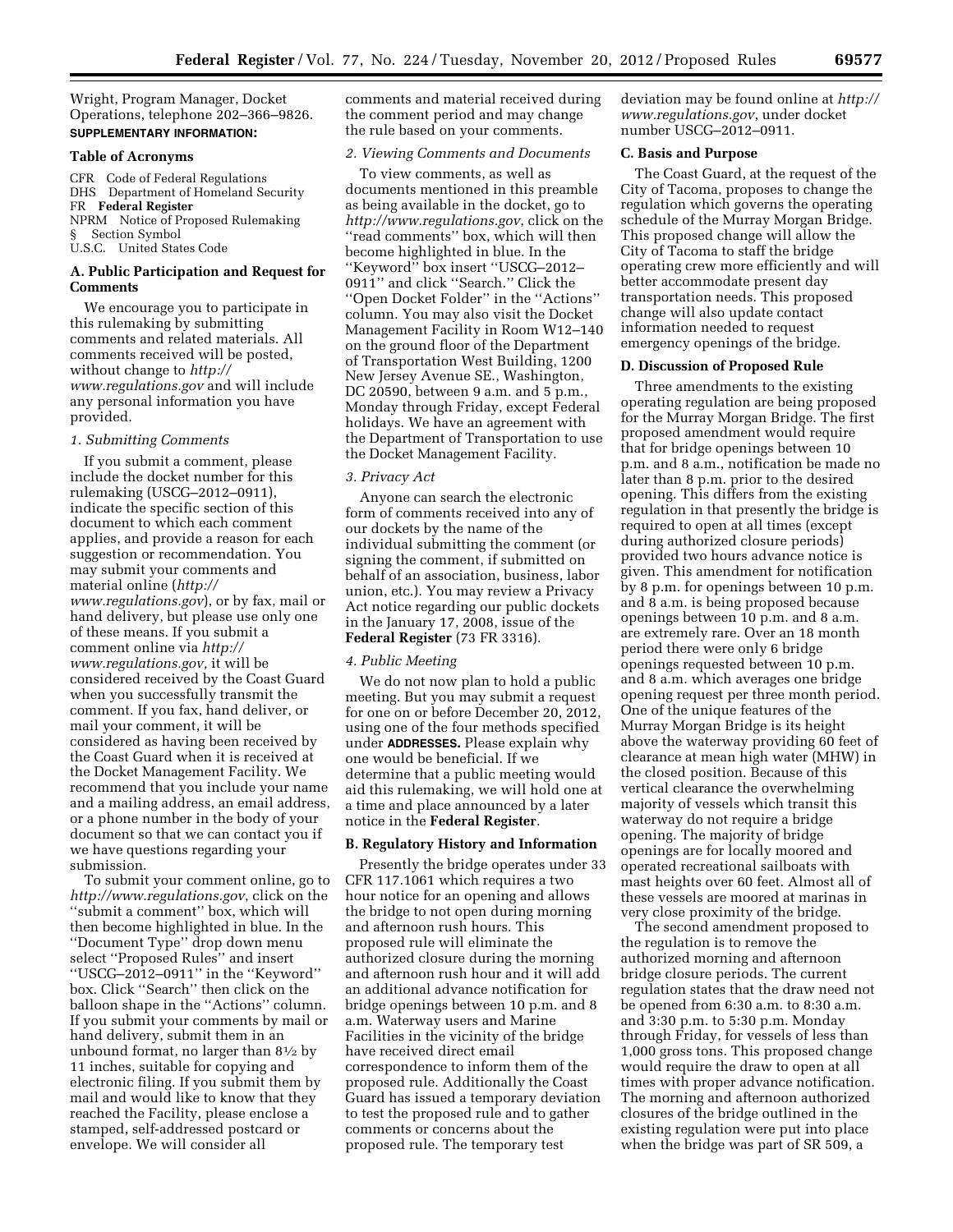continuous route from Northeast Tacoma to downtown, and traffic volumes were approximately 15,000 vehicles per day. In 1997 a new SR 509 was constructed approximately 0.7 miles south of the bridge and is now used as the main traffic corridor. After completion of the new SR 509, the Murray Morgan Bridge connection between Northeast Tacoma and downtown was severed due to roadway reconfiguration, resulting in traffic volumes dropping dramatically; therefore, the bridge no longer conveys high volumes of traffic during the morning and afternoon rush hours.

The third proposed amendment to the existing regulation changes the contact information for emergency bridge openings. The existing regulation states ''In emergencies, openings shall be made as soon as possible upon notification to the Washington State Department of Transportation.'' The proposed change would state notification for emergency opening would be made to the City of Tacoma. The reason for this change is because Washington State turned over ownership and responsibility of the bridge to the City of Tacoma on January 6, 1998. To help evaluate these proposed changes the Coast Guard has issued a Temporary Deviation from the operating schedule that governs the Murray Morgan Bridge. The Temporary Deviation mirrors the regulation changes proposed in this document. Comments may be submitted for the Temporary Deviation following the same procedure as outlined in the ''Public Participation and Request for Comments'' portion of the **SUPPLEMENTARY INFORMATION** section of this notice.

### **E. Regulatory Analyses**

We developed this proposed rule after considering numerous statutes and executive orders related to rulemaking. Below we summarize our analyses based on a number of these statutes or executive orders.

#### *1. Regulatory Planning and Review*

This proposed rule is not a ''significant regulatory action'' under section 3(f) of Executive Order 12866, Regulatory Planning and Review, as supplemented by Executive Order 13563, Improving Regulation and Regulatory Review, and does not require an assessment of potential costs and benefits under section 6(a)(3) of Order 12866 or under section 1 of Executive Order 13563. The Office of Management and Budget has not reviewed it under those Orders.

We expect the economic impact of this proposed rule to be insignificant and therefore a full Regulatory Evaluation is unnecessary. Very few vessels will be impacted because all requested bridge openings will be granted with advance notification.

### *2. Impact on Small Entities*

Under the Regulatory Flexibility Act (5 U.S.C. 601–612), we have considered the impact of this proposed rule on small entities. The Coast Guard certifies under 5 U.S.C. 605(b) that this proposed rule would not have a significant economic impact on a substantial number of small entities. This action will not have a significant economic impact on a substantial number of small entities because it does not authorize closure periods for the bridge. Additionally, because the bridge provides 60 feet of vertical clearance when it is in the closed position only a very few numbers of vessels using the waterway require a bridge opening to transit the area. The vessels that require a bridge opening are primarily privately owned tall mast sailboats moored in close proximity of the bridge. Vessels which do require an opening will be granted an opening without delay when appropriate notification is given.

If you think that your business, organization, or governmental jurisdiction qualifies as a small entity and that this rule would have a significant economic impact on it, please submit a comment (see **ADDRESSES**) explaining why you think it qualifies and how and to what degree this rule would economically affect it.

#### *3. Assistance for Small Entities*

Under section 213(a) of the Small Business Regulatory Enforcement Fairness Act of 1996 (Pub. L. 104–121), we want to assist small entities in understanding this proposed rule. If the rule would affect your small business, organization, or governmental jurisdiction and you have questions concerning its provisions or options for compliance, please contact the person listed in the **FOR FURTHER INFORMATION CONTACT**, above. The Coast Guard will not retaliate against small entities that question or complain about this proposed rule or any policy or action of the Coast Guard.

#### *4. Collection of Information*

This proposed rule would call for no new collection of information under the Paperwork Reduction Act of 1995 (44 U.S.C. 3501–3520.).

#### *5. Federalism*

A rule has implications for federalism under Executive Order 13132, Federalism, if it has a substantial direct effect on the States, on the relationship between the national government and the States, or on the distribution of power and responsibilities among the various levels of government. We have analyzed this proposed rule under that Order and have determined that it does not have implications for federalism.

#### *6. Protest Activities*

The Coast Guard respects the First Amendment rights of protesters. Protesters are asked to contact the person listed in the **FOR FURTHER INFORMATION CONTACT** section to coordinate protest activities so that your message can be received without jeopardizing the safety or security of people, places or vessels.

#### *7. Unfunded Mandates Reform Act*

The Unfunded Mandates Reform Act of 1995 (2 U.S.C. 1531–1538) requires Federal agencies to assess the effects of their discretionary regulatory actions. In particular, the Act addresses actions that may result in the expenditure by a State, local, or tribal government, in the aggregate, or by the private sector of \$100,000,000 (adjusted for inflation) or more in any one year. Though this proposed rule will not result in such an expenditure, we do discuss the effects of this rule elsewhere in this preamble.

### *8. Taking of Private Property*

This proposed rule would not cause a taking of private property or otherwise have taking implications under Executive Order 12630, Governmental Actions and Interference with Constitutionally Protected Property Rights.

### *9. Civil Justice Reform*

This proposed rule meets applicable standards in sections 3(a) and 3(b)(2) of Executive Order 12988, Civil Justice Reform, to minimize litigation, eliminate ambiguity, and reduce burden.

### *10. Protection of Children*

We have analyzed this proposed rule under Executive Order 13045, Protection of Children from Environmental Health Risks and Safety Risks. This rule is not an economically significant rule and would not create an environmental risk to health or risk to safety that might disproportionately affect children.